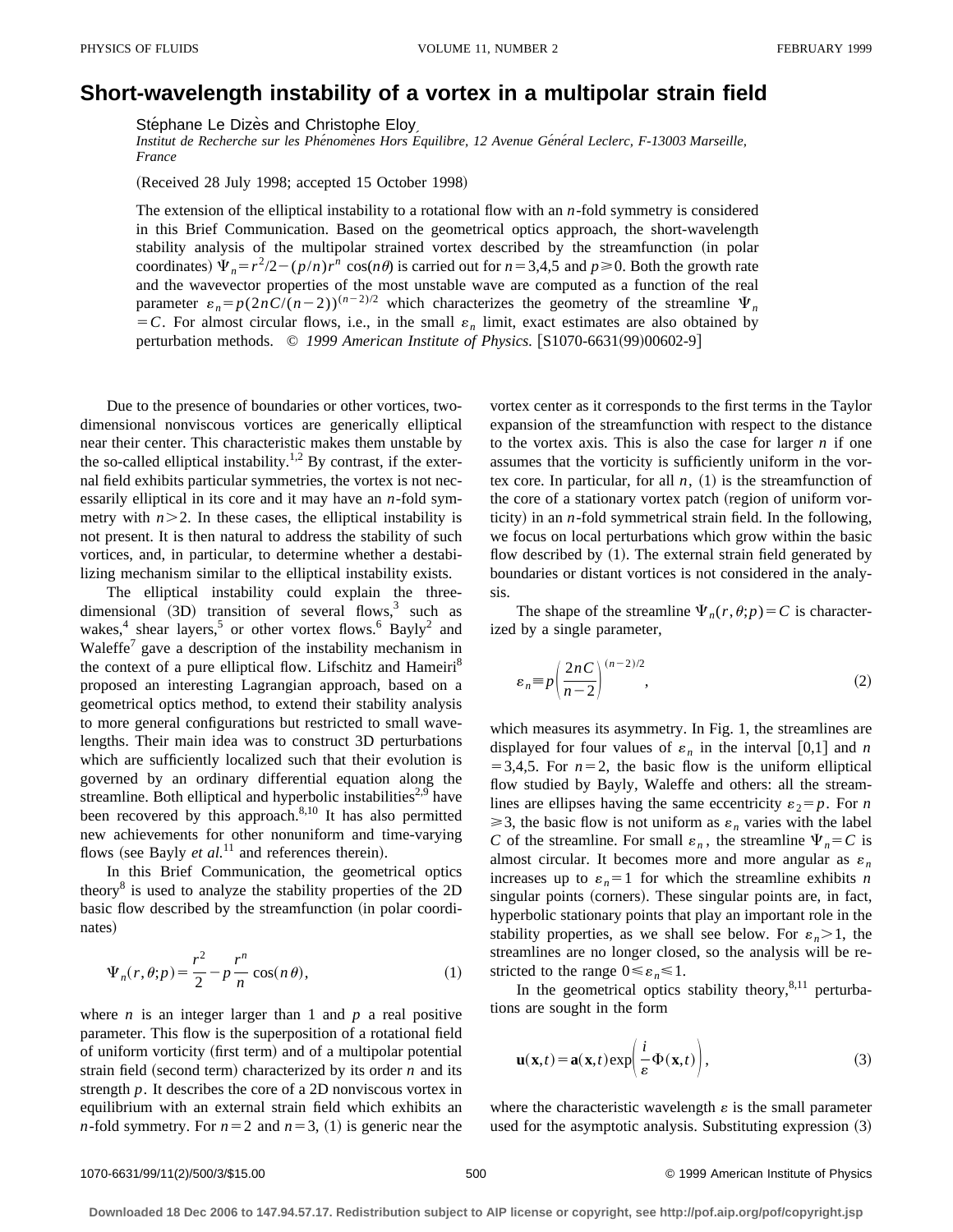

FIG. 1. Streamlines for  $n=3,4,5$  (from left to right). The outer streamline is obtained for  $\varepsilon_n = 1$ .

in the linearized Euler equations and equating terms of the same order lead to a set of equations which is written in Lagrangian form as follows:<sup>8</sup>

$$
\frac{d\mathbf{X}}{dt} = \mathbf{U}_n(\mathbf{X}, t),\tag{4a}
$$

$$
\frac{d\mathbf{k}}{dt} = -(\nabla \mathbf{U}_n)^T (\mathbf{X}, t) \mathbf{k},
$$
\n(4b)

$$
\frac{d\mathbf{a}}{dt} = \left(\frac{2\mathbf{k}\mathbf{k}^T}{|\mathbf{k}|^2} - \mathcal{I}\right) \nabla \mathbf{U}_n(\mathbf{X}, t) \mathbf{a},\tag{4c}
$$

where  $\mathcal{I}$  is the identity matrix,  $\mathbf{U}_n(\mathbf{x},t)$  is the velocity field associated with (1) and  $\mathbf{k} = \nabla \Phi$  is the (local) wavevector along the Lagrangian trajectory  $\mathbf{x} = \mathbf{X}(t)$ . In addition,  $(X, \mathbf{k}, \mathbf{a})$  satisfies an initial condition  $(X_0, \mathbf{k}_0, \mathbf{a}_0)$  compatible with the incompressibility condition  $\mathbf{k}_0 \cdot \mathbf{a}_0 = 0$ . The main point of the theory<sup>8</sup> is that the existence of an unbounded amplitude  $a(t)$  provides a sufficient condition of instability for nonviscous flows. Viscous effects can easily be added<sup>5,8</sup> and the same result holds as long as the characteristic wavelength  $\varepsilon$  is larger than  $\sqrt{\nu/s}$  where  $\nu$  is the kinematic viscosity and  $s$  the maximum growth rate of  $a$ . Here,  $v$  is assumed sufficiently small such that the nonviscous system  $(4a-c)$  can be used for any bounded **k**. Our purpose is to analyze the behavior of the amplitude **a** along the streamline  $\Psi_n = C$ . More precisely, we are going to compute the maximum mean growth rate of **a** during a turnover period along the streamline.

First, the streamline equation is solved numerically to obtain the trajectory as  $r=\sqrt{2nC/(n-2)}r_n(\theta;\varepsilon_n)$ . This result is then used to reduce Eq.  $(4a)$  to

$$
\frac{d\theta}{dt} = \frac{1}{r} \frac{\partial \Psi_n}{\partial r}(r,\theta) = 1 - \varepsilon_n r_n^{n-2}(\theta; \varepsilon_n) \cos(n\theta),\tag{5}
$$

and the velocity gradient tensor  $\nabla \mathbf{U}_n$  in (4b) and (4c) to

$$
\nabla \mathbf{U}_n(\theta; \varepsilon_n) = \begin{pmatrix} 0 & -1 & 0 \\ 1 & 0 & 0 \\ 0 & 0 & 0 \end{pmatrix} + (n-1)\varepsilon_n r_n^{n-2}(\theta; \varepsilon_n)
$$

$$
\times \begin{pmatrix} \sin[(n-2)\theta] & \cos[(n-2)\theta] & 0 \\ \cos[(n-2)\theta] & -\sin[(n-2)\theta] & 0 \\ 0 & 0 & 0 \end{pmatrix}.
$$
 (6)

Equation  $(5)$  can be solved without loss of generality with the initial condition  $\theta(0)=0$  but this choice governs the initial condition for the wavevector **k**. Indeed, if  $\mathbf{k}(0)$  $\cdot$ **U<sub>n</sub>(<b>X**(0),0)  $\neq$  0, it is possible to show<sup>12</sup> that the wavevector projection onto the streamline is stretched by a constant factor at each revolution: the wavevector is then unbounded which gives a perturbation amplitude damped by viscosity for large time. For this reason, it is important to only consider initial conditions that satisfy  $\mathbf{k}(0) \cdot \mathbf{U}_n(\mathbf{X}(0),0) = 0$ , i.e.,  $\mathbf{k}(0) \cdot \mathbf{e}_v = 0$  in order to obtain periodic wavevectors. Moreover, Eq. (4c) being independent of  $|\mathbf{k}|^2$ , one may choose  $\mathbf{k}(0) = (\sin \chi, 0, \cos \chi)$  where  $\chi$  is the initial angle of the wavevector with respect to the  $z$  axis (vorticity axis). Substituting the wavevector solution in  $(4c)$  leads to a linear equation with periodic coefficients which can be analyzed by Floquet theory. This classical theory has already been used by Bayly<sup>2</sup> in the elliptical case. It only requires the integration of (4c) in the interval  $[0,T_n]$ , where  $T_n = T_n(\varepsilon_n)$  is the turnover time along the streamline, with the identity matrix as an initial condition. The maximum mean growth rate of the amplitude **a** is then given by  $s(\varepsilon_n, \chi) = \max_l [\ln(|\mu_l|)/T_n]$  where  $\mu_l$ ,  $l=1,2,3$  are the Floquet exponents, i.e., the eigenvalues of the final matrix at  $t=T_n$ . Moreover, as soon as  $s>0$ , the eigenmode associated with the maximum growth rate remains orthogonal to the wavevector for all *t*: the incompressibility condition is therefore automatically fulfilled for all exponentially growing perturbations.<sup>2</sup>

The integration is carried out for  $0 \le \chi \le \pi/2$ ,  $0 \le \varepsilon_n$  $\leq 1$  and  $n=3,4,5$ . Figures 2(a)–(c) show the (mean) growth rate level curve of the amplitude **a** in the  $(\varepsilon_n, \chi)$  plane for each value of *n*. On these figures is also represented the wavevector angle  $\chi_{\text{max}}$  at which the maximum growth rate is



FIG. 2. The growth rate level curve in the  $(\varepsilon_n, \chi)$  plane for  $n=3$  (a),  $n=4$  (b) and  $n=5$  (c). The solid curve is the critical curve ( $s=0$ ). The step between two level curves (dashed curves) is 0.4. The dash–dotted curve in (a) gives the angle  $\chi_{\text{max}}$  at which the growth is maximized. In figures (b) and (c),  $\chi_{\text{max}}$  $=0.$ 

**Downloaded 18 Dec 2006 to 147.94.57.17. Redistribution subject to AIP license or copyright, see http://pof.aip.org/pof/copyright.jsp**